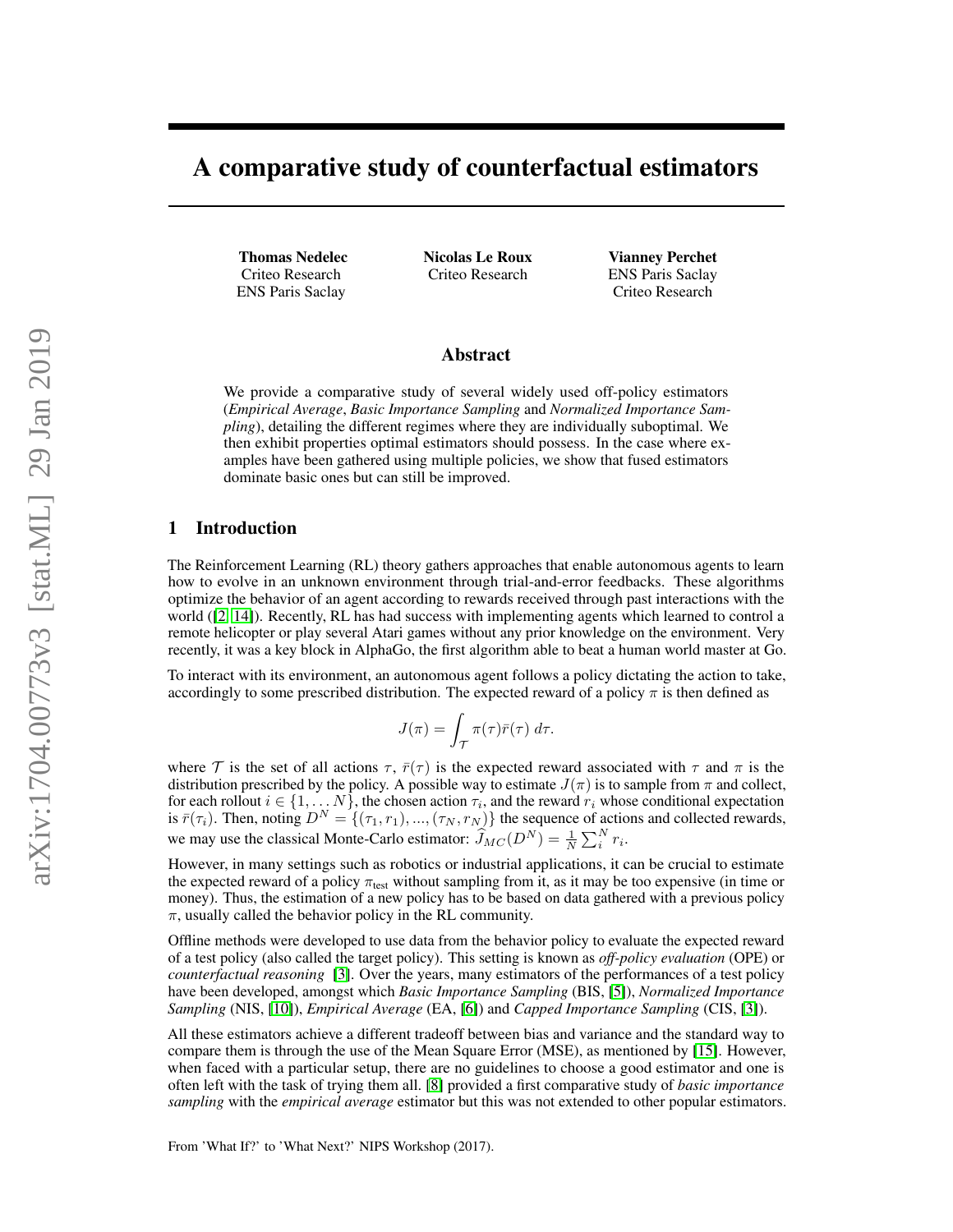We study in section [2](#page-1-0) the differences between BIS, NIS and EA with a single policy. In particular, we show that NIS may be seen as an interpolation between BIS, which we prove to be optimal when the rewards have high variance, and EA, which we prove to be optimal when the rewards are deterministic. We also make explicit desirable properties an estimator should have to achieve low MSE.

Even though these estimators were designed assuming all the examples were collected using a single policy  $\pi$ , they can be extended to the case where each sample i has been collected using a different policy  $\pi_i$  as shown in [\[1\]](#page-8-8). Further, in section [3,](#page-4-0) we prove that, when examples have been collected using multiple policies, FIS dominates BIS. The proof is slightly different from the one provided in [\[1\]](#page-8-8). We then show that FIS is the optimal unbiased estimator when the variance of the rewards is very large but that, in the low variance regime, better performing unbiased estimators exist.

Let us now introduce some notations. First of all, for simplicity we will assume that the set of actions  $\mathcal T$  is finite, even though our results (apart from those concerning (EA)) extend to the infinite case. Every time we select action  $\tau$ , we observe a random reward  $r(\tau)$  with (unknown) expectation  $\bar{r}(\tau)$ and variance  $V_r(\tau)$ . The objective is to estimate the expected reward of the target policy  $\pi_{\text{test}}$ :

$$
J(\pi_{\text{test}}) = \sum_{\tau \in \mathcal{T}} \pi_{\text{test}}(\tau) \bar{r}(\tau). \tag{1}
$$

We consider we have collected  $\{(\tau_i, r_i)\}_{i \in [N]}$  where the sequence of actions  $s = \{\tau_i\}_{i \in [N]}$ , that we call the sampled path, was generated by following the behavior policy  $\pi$ .

# <span id="page-1-0"></span>2 Examples collected with a single policy

In this section, we assume that all the examples were collected using the same behavior policy  $\pi$ . Further, we will assume most of the time that all actions have been selected at least once, so that EA is well defined.

We recall the formula for the estimators we consider:

$$
\widehat{J}_{\text{BIS}}(\pi_{\text{test}}, \pi, D^N) = \frac{1}{N} \sum_{i=1}^N \frac{\pi_{\text{test}}(\tau_i)}{\pi(\tau_i)} r_i
$$

$$
\widehat{J}_{\text{NIS}}(\pi_{\text{test}}, \pi, D^N) = \frac{1}{\sum_{i=1}^N \frac{\pi_{\text{test}}(\tau_i)}{\pi(\tau_i)}} \sum_{i=1}^N \frac{\pi_{\text{test}}(\tau_i)}{\pi(\tau_i)} r_i
$$

$$
\widehat{J}_{\text{EA}}(\pi_{\text{test}}, \pi, D^N) = \sum_{\tau \in \mathcal{T}} \pi_{\text{test}}(\tau) \widehat{r}(\tau),
$$

where, for EA,  $\hat{r}(\tau)$  is the empirical average<sup>[1](#page-1-1)</sup> of the rewards of action  $\tau$ . To exhibit the difference between these estimators, we rewrite them under the form

<span id="page-1-2"></span>
$$
\widehat{J}_Z = \sum_{\tau \in \mathcal{T}} \omega_Z(\tau, s) \pi_{\text{test}}(\tau) \widehat{r}(\tau) , \text{ with } (2)
$$

$$
\omega_{\text{BIS}}(\tau,s) = \frac{k(\tau,s)}{N\pi(\tau)} \ , \ \omega_{\text{NIS}}(\tau,s) = \frac{k(\tau,s)}{\pi(\tau)\sum_{j=1}^N \frac{\pi_{\text{test}}(\tau_j)}{\pi(\tau_j)}} \ \ \text{and} \ \omega_{\text{EA}}(\tau,s) = 1 \ ,
$$

and where  $\hat{r}(\tau)$  is the empirical average of action  $\tau$  and  $k(\tau, s) = \sum_{\tau_i \in s} 1_{\tau_i = \tau}$  is the number of times action  $\tau$  has been sampled in s. We shall compare these weights  $\omega$  to the theoretical weights the estimator minimizing the MSE would have, which will now be computed.

# 2.1 Theoretical optimal weights

Since the samples are exchangeable, the dependency of the optimal weights  $\omega^*(\tau, s)$  on s is only limited to  $(k(\tau, s))_{\tau \in \mathcal{T}} := k(s) \in \mathbb{N}^{\mathcal{T}}$ , the list of all counts for a given path s. We also denote K the

<span id="page-1-1"></span><sup>&</sup>lt;sup>1</sup>In most implementations, when action  $\tau$  has never been sampled,  $\hat{r}(\tau)$  is set to 0.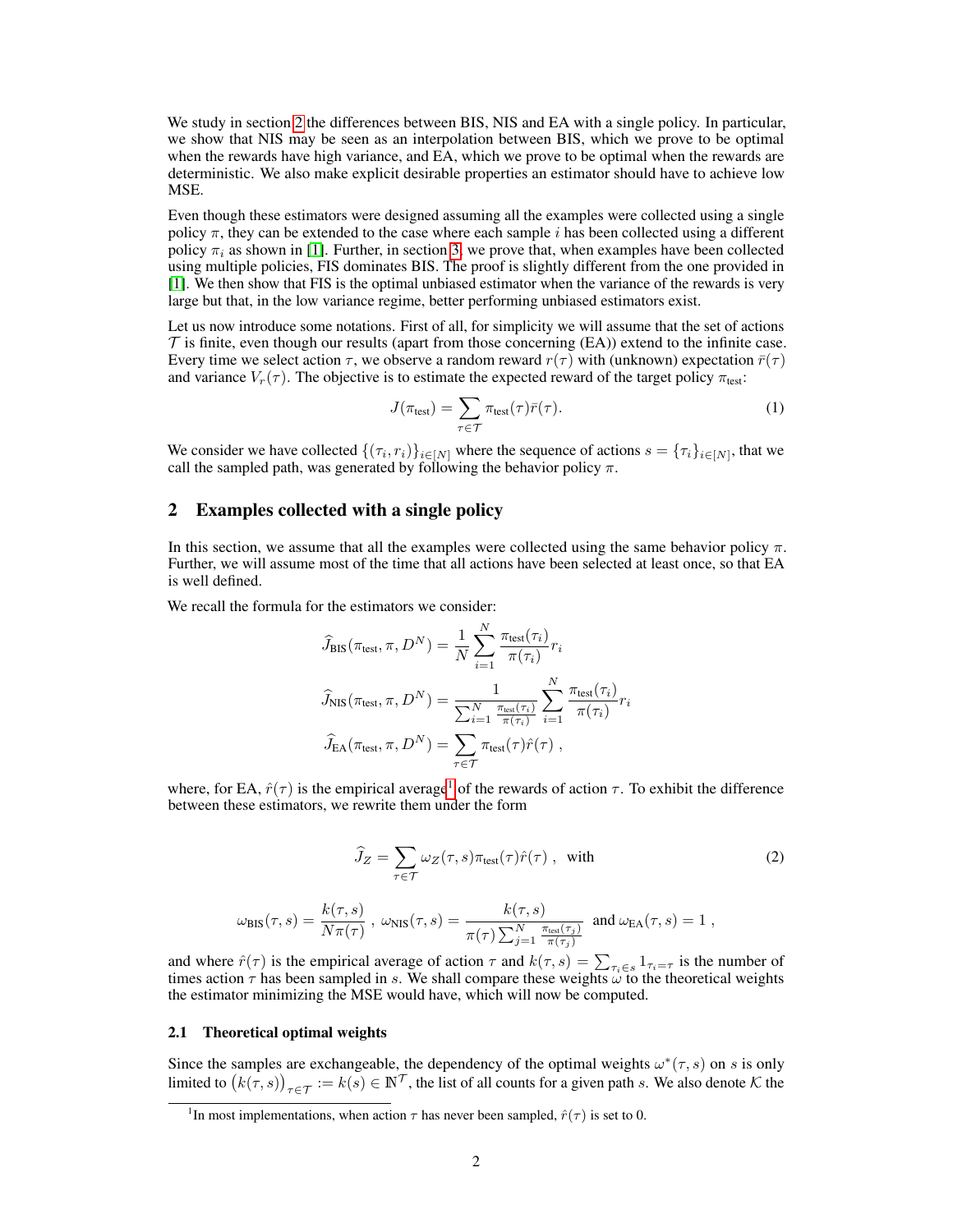set of all possible such  $k(s)$ . Thus, we can rewrite the MSE as

$$
MSE(\widehat{J}) = \mathbb{E}_{R,s} \left[ \left( \widehat{J} - J(\pi_{\text{test}}) \right)^2 \right] = \sum_{\kappa \in \mathcal{K}} \sum_{s:k(s)=\kappa} \pi(s) \mathbb{E}_R \left[ \left( \widehat{J} - J(\pi_{\text{test}}) \right)^2 \right]
$$

As optimal weights only depend on  $k(s)$ , we can optimize independently each  $\kappa \in \mathcal{K}$ . Moreover, for every  $\kappa \in \mathcal{K}$ ,  $\mathbb{E}_R \left[ \left( \widehat{J} - J(\pi_{\text{test}}) \right)^2 \right]$  is constant for all paths s such that  $k(s) = \kappa$ . The problem therefore becomes

$$
\omega^*(k_{1K}) = \underset{\omega}{\arg\min} \mathbb{E}_R \bigg[ \bigg( \hat{J} - J(\pi_{\text{test}}) \bigg)^2 \bigg]
$$
  
\n
$$
= \underset{\omega}{\arg\min} \mathbb{E}_R \bigg[ \bigg( \sum_{\tau \in \mathcal{T}} \omega(\tau, s) \pi_{\text{test}}(\tau) \hat{r}(\tau) - \sum_{\tau \in \mathcal{T}} \pi_{\text{test}}(\tau) \bar{r}(\tau) \bigg)^2 \bigg]
$$
  
\n
$$
= \underset{\omega}{\arg\min} \bigg( \sum_{\tau} (\omega(\tau, s) - 1) \pi_{\text{test}}(\tau) \bar{r}_{\tau} \bigg)^2 + \sum_{\tau} \omega^2(\tau, s) \pi_{\text{test}}^2(\tau) \frac{V_r(\tau)}{k_{\tau}}.
$$

These optimal weights can be computed analytically (the calculation is provided in the appendix) and are equal to

$$
\omega^*(\tau, k(s)) = \frac{k_\tau \bar{r}(\tau)}{\pi_{\text{test}}(\tau) V_r(\tau)} \frac{\sum_{\tau'} \pi_{\text{test}}(\tau') \bar{r}(\tau')}{1 + \sum_{\tau'} \frac{k_{\tau'} \bar{r}(\tau')^2}{V_r(\tau')}},
$$

where we used the notation  $k<sub>\tau</sub> = k(\tau, s)$  to simplify notations. We emphasize that these weights are only theoretical since  $\bar{r}(\tau)$  and  $V_r(\tau)$  are unknown.

In the case of a single action, this simplifies to

<span id="page-2-0"></span>
$$
\omega^*(\tau, k_\tau) = \frac{\bar{r}(\tau)^2}{\bar{r}(\tau)^2 + \frac{V_r(\tau)}{k_\tau}}.
$$
\n(3)

Moreover, in that case, an unbiased estimator requires  $E_{k_{\tau}}[\omega_Z(\tau, k_{\tau})] = 1$ . We see that, when the variance  $V_r(\tau)/k_\tau$  is large, the optimal weight trades off variance for bias.

When  $V_r(\tau) = 0$  we recover that the weights should be constant equal to one. Indeed in this case, the term appearing in the MSE is the bias term and the weights that are setting the bias to zero are constant and equal to one. These weights correspond to the *empirical average* weights.

When  $V_r(\tau)/\bar{r}^2(\tau)$  is high, we find that the optimal weight should depend on  $k_{\tau}$  and  $\frac{\bar{r}^2(\tau)}{V_r(\tau)}$  $\frac{r(\tau)}{V_r(\tau)}$ . Intuitively, the bias should be higher when the variance of  $\hat{r}(\tau)$  is very high. This variance depends both on the intrinsic variance of the reward and the number of times the action was taken. That is why the optimal weights depend on  $k_\tau$  and  $\bar{r}(\tau)$ .

#### 2.2 Suboptimality of traditional counterfactual estimators

We now explore in which settings BIS, EA, NIS are suboptimal. To that extent, it is beneficial to realise where the variance of these estimators comes from. There are two sources of variance in a counterfactual estimator. The first one comes from the variance of the rewards  $V_r(\tau)$  and the second one comes from the variance of the path induced by the behavior policy. These two components can be made explicit by computing the variance of any estimator using the law of total variance (detailed in the appendix):

$$
\mathbb{V}(\hat{J}_Z) = V_{\text{int}}(\hat{J}_Z) + V_{\text{path}}(\hat{J}_Z) \text{ with}
$$
\n(4)

$$
V_{\rm int}(\widehat{J}_Z) = \mathbb{E}_{s \sim \pi} \left[ \sum_{\tau} \omega_Z^2(\tau, s) \pi_{\rm test}^2(\tau) \frac{V_r(\tau)}{k_\tau} \right] \text{ and } V_{\rm path}(\widehat{J}_Z) = \mathbb{V}_{s \sim \pi} \left[ \sum_{\tau} \omega_Z(\tau, s) \pi_{\rm test}(\tau) \bar{r}(\tau) \right] .
$$

 $V_{\text{path}}$  is equal to 0 when the weights  $\omega$  are independent of the path s, as is the case with EA.  $V_{\text{int}}$ is small when weights are small for the actions whose empirical average reward has high variance. However, since the latter depends on the number of times the action has been drawn, and thus on s, each estimator achieves a different tradeoff between  $V_{\text{path}}$  and  $V_{\text{int}}$ .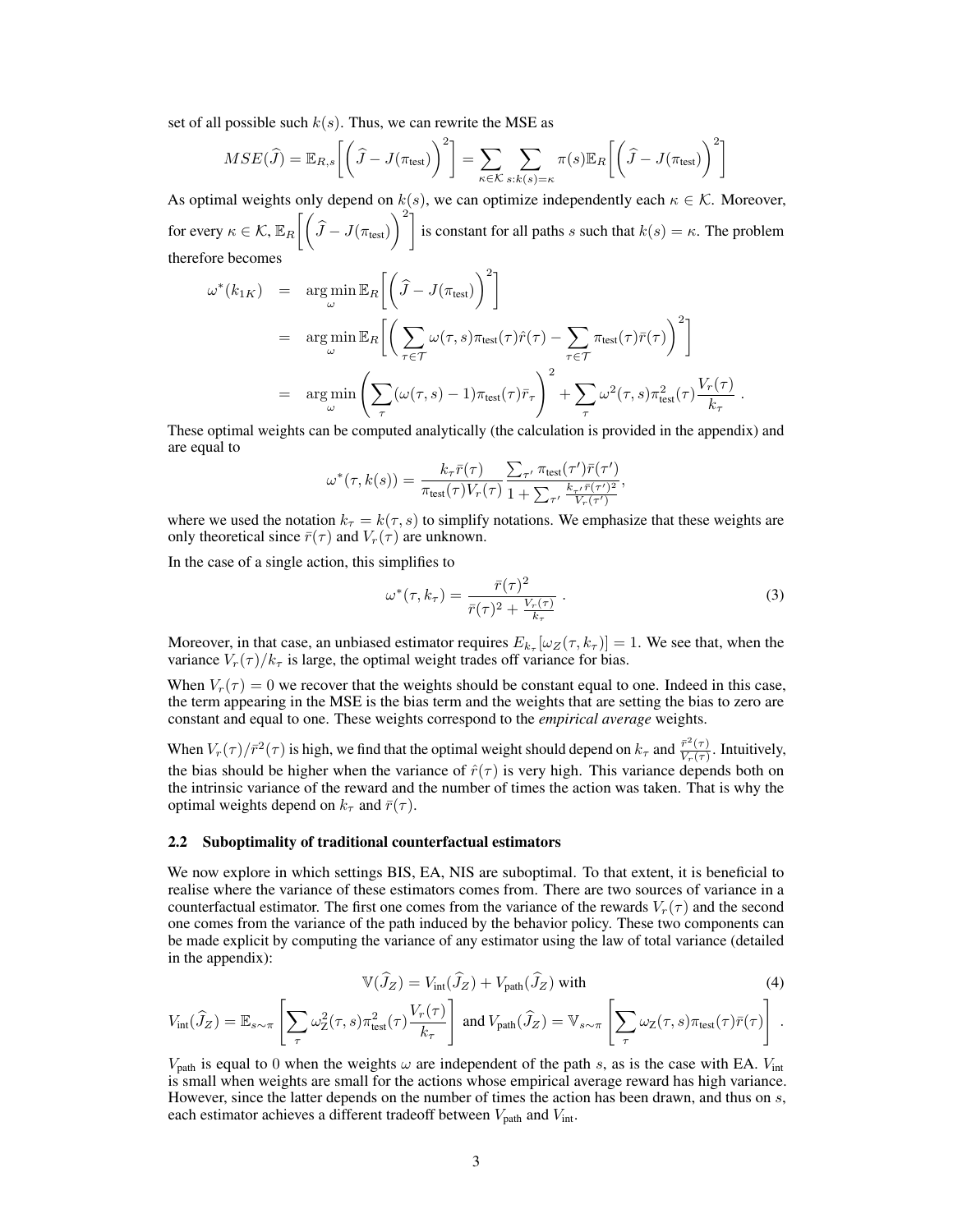#### 2.2.1 Basic Importance Sampling

We recall that  $\omega_{\text{BIS}}(\tau, s) = k_{\tau}/\pi(\tau)N$  and these weights are linear in  $k_{\tau}$ . This linear relationship is the one found in the optimal weights of Eq. [3](#page-2-0) when the variance  $V_r(\tau)$  is much larger than  $\bar{r}^2(\tau)$ . So, in the case of high variance  $V_r(\tau)$ , we expect BIS to be close to optimal. In particular, BIS has the desirable property that action sampled many times, and whose average reward is well estimated, have a higher weight in the final estimator than actions with poorly estimated average reward. In the low variance regime,  $V_{\text{path}}$  dominates  $V_{\text{int}}$ . Since this estimator does not take the sampled path into account to reduce  $V_{\text{path}}$ , BIS is suboptimal in that low variance regime. We exhibit experiments in Figure [1](#page-4-1) where we can observe the suboptimality of BIS when  $V_r(\tau)$  is small.

### 2.2.2 Empirical Average

We recall that the weights of the EA estimator are  $\omega_{EA}(\tau, s) = 1$ . They are equal to the optimal weights of Eq. [3](#page-2-0) when  $V_r(\tau) = 0$ . Indeed, if rewards are deterministic,  $V_{\text{path}}$  dominates  $V_{\text{int}}$ . Since the constant weights of EA induce  $V_{\text{path}} = 0$ , the EA estimator is optimal in that regime, provided each action was sampled at least once. If, however, the variance of the rewards  $V_r(\tau)$  is large, then  $V_{\text{int}}$ dominates  $V_{\text{path}}$ . Since it focuses on setting  $V_{\text{path}}$  to 0 at the expense of a larger  $V_{\text{int}}$ , **EA is suboptimal** in that high variance regime. Instead, we would like to downweight the actions which have been rarely sampled and upweight those which have been sampled often. Figure [1,](#page-4-1) we show experiments that prove this suboptimal behavior of EA when  $V_r(\tau)$  is large

#### 2.2.3 Normalized Importance Sampling

We now focus our attention on NIS and show that this estimator may be seen as an interpolation between BIS and EA. First, we recall that the weights of the NIS estimator are

$$
\omega_{\text{NIS}}(\tau, s) = k_{\tau} / \left( \pi(\tau) \sum_{j=1}^{N} \frac{\pi_{\text{test}}(\tau_j)}{\pi(\tau_j)} \right),
$$

which can be rewritten

$$
\omega_{\text{NIS}}(\tau,s) = \frac{k_{\tau}}{\pi(\tau)N} \Big/ \bigg( \sum_{\tau \in \mathcal{T}} \pi_{\text{test}}(\tau) \frac{k_{\tau}}{\pi(\tau)N} \bigg) = 1 \Big/ \bigg[ \pi_{\text{test}}(\tau) \Big( 1 + \frac{\sum_{\tau' \neq \tau} \pi_{\text{test}}(\tau') \frac{k_{\tau'}}{\pi(\tau')N}}{\frac{\pi_{\text{test}}(\tau)k_{\tau}}{\pi(\tau)N}} \Big) \bigg].
$$

To simplify the analysis, we make the assumption that  $\sum_{\tau' \neq \tau} \pi_{\text{test}}(\tau') \frac{k_{\tau'}}{\pi(\tau')} \approx 1 - \pi_{\text{test}}(\tau)$  which is true in expectation if the behavior policy does not depend on the quality of the arms. Under this assumption,

$$
\omega_{\rm NIS}(\tau,s) = k_{\tau} / \left( k_{\tau} \pi_{\rm test}(\tau) + (1 - \pi_{\rm test}(\tau)) \pi(\tau) N \right). \tag{5}
$$

 $\omega_{\text{NIS}}(\tau, s)$  is a weighted harmonic average between  $\omega_{\text{BIS}}(\tau, s)$  and  $\omega_{\text{EA}}(\tau, s)$ . Interestingly, while we would ideally like to interpolate between BIS and EA based on the variance of the rewards, the weight of NIS depends on  $\pi_{\text{test}}$  instead.

In Table [1,](#page-3-0) we compute the value of  $\omega_{NIS}$  for different value of  $\pi_{test}(\tau)$  based on this approximation.

| $\pi_{\text{test}}$ |                         | ◡◦◡          |  |  |
|---------------------|-------------------------|--------------|--|--|
| $\omega_{\rm NIS}$  | n.<br>١N<br>$\pi(\tau)$ | $\kappa$ $-$ |  |  |

<span id="page-3-0"></span>Table 1: Approximation of the normalized weights

We show in Figure [1](#page-4-1) this interpolation by plotting the MSE of the three estimators as a function of the variance of the rewards. It makes it clear that

- i) the *empirical average* estimator is optimal and *normalized important sampling* is better than *basic importance sampling* when  $V_{int}$  is low,
- ii) *basic importance sampling* is better than *empirical average* when  $V_{int}$  is high
- iii) NIS achieves a tradeoff between *empirical average* and *normalized importance sampling*.

We now present one experiment to show these different properties.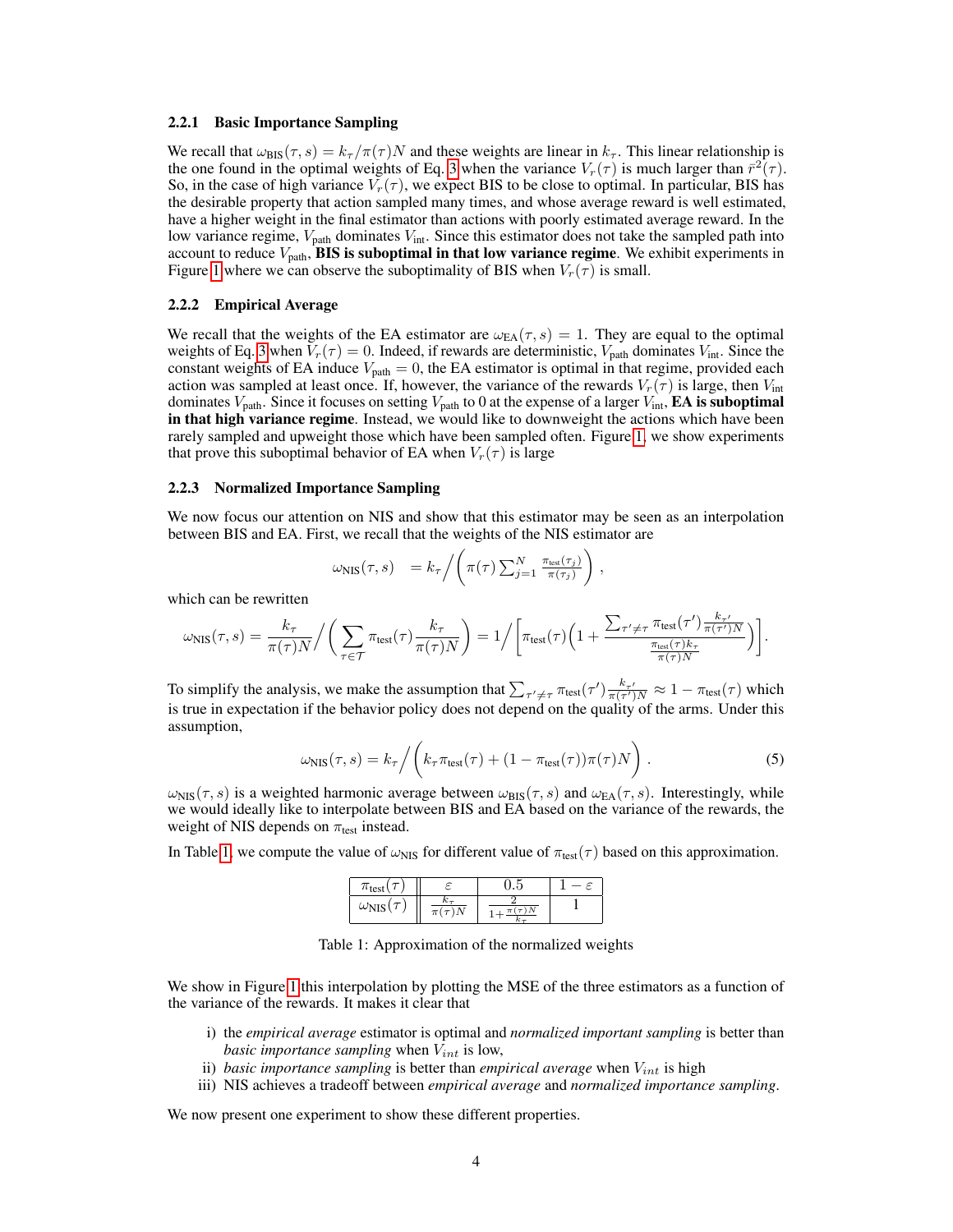

<span id="page-4-1"></span>Figure 1: MSE of *BIS*, *NBIS* and *EA* as a function of  $\frac{\bar{r}^2(\tau)}{\tau^2(\tau)+1}$  $\frac{r^{2}}{r^{2}(\tau)+V_{r}(\tau)}$ . NIS achieves a tradeoff between *empirical average* and *normalized importance sampling*.

### 2.3 Experiment with one behavior policy

We consider an environment with  $K = 20$  actions where each action yields rewards following a scaled Bernoulli distribution, i.e.,  $r(\tau) = \frac{Z(\tau)}{\sqrt{p}}$  with probability p and 0 otherwise, with  $p \in [0, 1]$ . Indexing the actions from 1 to K, we consider a symmetric reward defined as  $Z(i) = i/K$  for  $i = 1 : K/2$ and  $Z(i) = Z(K - i)$  for  $i = K/2 : K$ . Since  $\bar{r}^2(\tau) = pZ^2(\tau)$  and  $V_r(\tau) = (1 - p)Z^2(\tau)$ , varying p from 0 to 1 changes the ratio  $\bar{r}^2(\tau)/(\bar{r}^2(\tau) + V_r(\tau))$ .

For the sampling policy, we consider  $\pi(i) = \frac{2i}{K(K+1)}$ . Thus, symmetric actions have the same  $V_r(\tau)$ but the action whose index is superior to  $K/2$  is sampled more times than the action whose index is inferior to  $K/2$ .  $\pi_{\text{test}}$  is a peaked distribution, choosing two actions with equal probability 0.475  $(K = 20 \text{ and } K = 10)$  and the remaining actions with equal probability  $\frac{0.05}{K-2}$ .

Fig. [1](#page-4-1) shows the MSE of the estimators as a function of  $p$ . When rewards are almost deterministic (right part of each plot), we see the optimality of EA and the strong dependance of BIS on  $V_{\text{path}}$ . The gap between the MSE of EA and the MSE of BIS is in the right part of the plots corresponds to  $V_{\text{path}}$ . When  $V_r(\tau)/\bar{r}_\tau^2$  is high, BIS and NIS achieve a lower MSE than EA since the weights of *empirical average* do not depend on  $k<sub>\tau</sub>$  and suffer from a high  $V_{\text{int}}$ .

## <span id="page-4-0"></span>3 Examples collected with multiple policies

We extend our analysis to the case where different policies have been used to collect examples. Formally, we consider a family of behavior policies  $\{\pi_i\}_{i\in[1,N]}$  such that action  $\tau_i$  was sampled according to  $\pi_i$ . In the same spirit of [\[1\]](#page-8-8), we show that, in this context, BIS is dominated by another estimator called *Fused Importance Sampling* (FIS, [\[9\]](#page-8-9)). We then study how both of these estimators are suboptimal. Additionally, we provide a new unbiased estimator which theoretically outperforms the FIS. Finally, we detail why, in some cases with several policies implemented, one must be careful when using the EA estimator.

#### 3.1 BIS and FIS in the context of multiple policies

With multiple policies, importance sampling techniques can be used by considering the importance weights corresponding to the policy used to collect data. Corresponding estimators may be written

$$
\widehat{J}_Z(\pi_{\text{test}}, \{\pi_i\}, D^N) = \frac{1}{N} \sum_{i=1}^N \sum_{\tau} \alpha_Z^i(\tau, s) \frac{\pi_{\text{test}}(\tau)}{\pi_i(\tau)} r_i 1_{\tau_i = \tau}.
$$

where  $\alpha_{\rm BIS}^i(\tau, s) = \alpha_{\rm BIS}^i(\tau) = 1$ . To distinguish from Eq. [2,](#page-1-2) we denote weights by  $\alpha_Z$  instead of  $\omega_Z$ .

FIS uses another formulation for the weights, namely  $\alpha_{\text{FIS}}^i(\tau, s) = \pi_i(\tau) / \frac{1}{N} \sum_{j=1}^N \pi_j(\tau)$ . FIS is usually preferred to BIS but, until now, there was no theoretical justification for this choice (the result is briefly mentioned in [\[13\]](#page-8-10)). Lemma [1,](#page-4-2) whose proof is delayed to appendix, proves that FIS dominates BIS.

<span id="page-4-2"></span>**Lemma 1** (FIS dominates BIS). Assume N policies  $\pi_1, \ldots, \pi_N$  sampled each an action  $\tau_i$  and *received a random reward*  $r_i(\tau_i)$ *. To assess the average reward obtained using a test policy*  $\pi_{test}$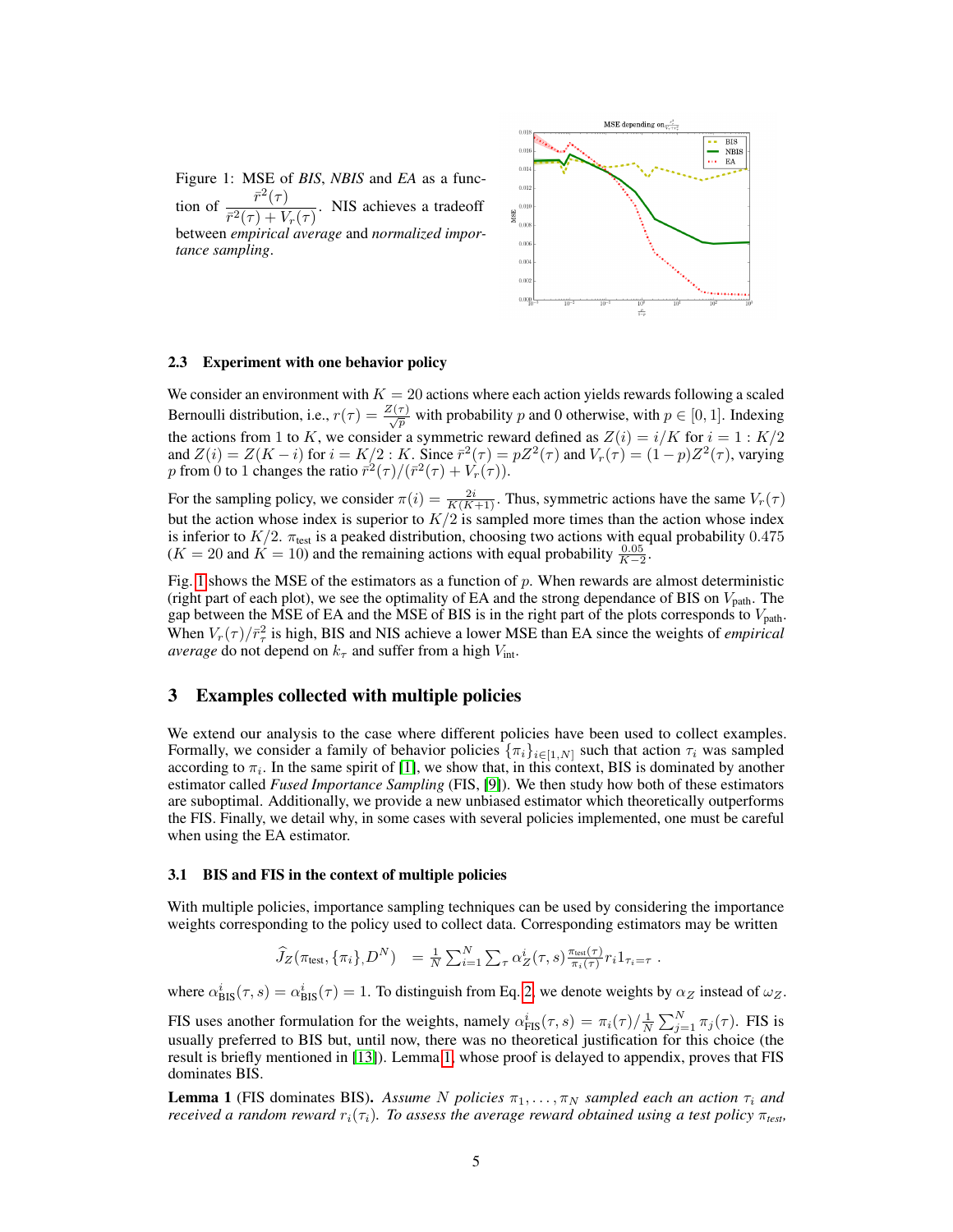*define the two estimators,* Basic Importance Sampling *and* Fused Importance Sampling *by:*

$$
\widehat{J}_{BIS} = \frac{1}{N} \sum_{i=1}^{N} \int_{\tau} \frac{\pi_{test}(\tau)}{\pi_i(\tau)} r_i(\tau) 1_{\tau_i = \tau} d\tau \quad and \quad \widehat{J}_{FIS} = \sum_{i=1}^{N} \int_{\tau} \frac{\pi_{test}(\tau)}{\sum_{j} \pi_j(\tau)} r_i(\tau) 1_{\tau_i = \tau} d\tau.
$$

*Then we have*  $\mathbb{V}(\widehat{J}_{FIS}) \leq \mathbb{V}(\widehat{J}_{BIS})$ *. Further, since both estimators are unbiased,*  $\widehat{J}_{FIS}$  *dominates*  $\widehat{J}_{BIS}$ *.* 

The intuition is the following. Consider a fixed action  $\tau$  and assume that this action has been sampled several times, at stage  $n_1, n_2, \ldots, n_k$ . The overall weight put by BIS is of the order of

$$
\frac{1}{N} \left( \frac{\pi_{\text{test}}(\tau)}{\pi_{n_1}(\tau)} + \frac{\pi_{\text{test}}(\tau)}{\pi_{n_2}(\tau)} + \dots + \frac{\pi_{\text{test}}(\tau)}{\pi_{n_k}(\tau)} \right)
$$

while the weight put by FIS would be of the order of  $k\pi_{\text{test}}(\tau)/\sum_{j=1}^{N} \pi_j(\tau)$ . If one of the  $\pi_{n_i}$  is really small (but not the other), then the weight put on BIS can be huge while the one of FIS would remain reasonably small. Looking at the details of the proof, the key argument when comparing the variances is how different means (Cesaro vs harmonic means) compare with each other.

#### 3.2 The optimal unbiased estimator

Even though FIS dominates BIS, it is not optimal and we provide a new estimator with a lower MSE. Lemma 2 (Optimal unbiased estimator). *Consider the family of estimators of the form:*

$$
\widehat{J}_Z(\pi_{test}, \{\pi_i\}, D^N) = \sum_{i=1}^N \sum_{\tau \in \mathcal{T}} \alpha_Z^i(\tau) \frac{\pi_{test}(\tau)}{\pi_i(\tau)} r_i 1_{\tau_i = \tau}
$$

where for all  $\tau \in \mathcal{T}$ , it holds that  $\sum_{i=1}^N \alpha_Z^i(\tau)=1$ . Amongst this family, the weights of the estimator *that minimizes the MSE can be written as:*

$$
\alpha_{opt}^i(\tau) = \frac{\pi_i(\tau)}{\bar{r}^2(\tau)(1 - \pi_i(\tau)) + V_r(\tau)} / \sum_{j=1}^N \frac{\pi_j(\tau)}{\bar{r}^2(\tau)(1 - \pi_j(\tau)) + V_r(\tau)}
$$

*with*  $\bar{r}(\tau)$  *and*  $V_r(\tau)$  *as defined in the introduction.* 

*Proof.* As estimators must be unbiased, we only need to minimize the variance of  $\hat{J}_Z(\pi_{\text{test}}, {\{\pi_i\}}, D^N)$ with respect to  $\{\alpha_Z^i(\tau)\}_{i\in[N],\tau}$ . Since we are free to choose the weights for each action independently, we focus on minimizing the MSE computed on one action  $\tau$ . For a given action  $\tau$ , the estimator is the sum of N independent random variables. Focusing on the variance for one sample, we have

$$
\mathbb{V}\bigg[\widehat{J}_i(\tau_i,r(\tau))\bigg] = \mathbb{V}\left[\frac{\alpha^i(\tau)\pi_{\text{test}}(\tau)}{\pi_i(\tau)}r(\tau)\mathbf{1}(\tau=\tau_i)\right].
$$

We can use the law of total variance and compute:

$$
\mathbb{V}\left[\hat{J}_i(\mathbf{1}(\tau_i=\tau), r(\tau))\right] = \mathbb{V}_s\left[\mathbb{E}_R\left[\frac{\alpha^i(\tau)\pi_{\text{test}}(\tau)}{\pi_i(\tau)}r(\tau)\mathbf{1}(\tau=\tau_i)\right]\right] \n+ \mathbb{E}_s\left[\mathbb{V}_R\left[\frac{\alpha^i(\tau)\pi_{\text{test}}(\tau)}{\pi_i(\tau)}r(\tau)\mathbf{1}(\tau=\tau_i)\right]\right] \n= (\bar{r}(\tau)\alpha^i(\tau))^2\pi_{\text{test}}^2(\tau)\left(\frac{1}{\pi_i(\tau)}-1\right) + \frac{(\alpha^i(\tau)\pi_{\text{test}}(\tau))^2}{\pi_i(\tau)}V_r(\tau).
$$

Since the unbiasedness requires  $\sum_{i=1}^{N} \alpha^{i}(\tau) = 1$ , we compute the Lagrangian:

$$
\mathcal{L}(\alpha^{i}(\tau),\lambda) = (\bar{r}(\tau)\alpha^{i}(\tau))^{2} \pi_{\text{test}}^{2}(\tau) \left(\frac{1}{\pi_{i}(\tau)} - 1\right) \frac{(\alpha^{i}(\tau)\pi_{\text{test}}(\tau))^{2}}{\pi_{i}(\tau)} V_{r}(\tau) + \lambda (\sum_{i=1}^{N} \alpha^{i}(\tau) - 1)
$$

6

that we optimize to find  $\alpha_{opt}^i(\tau)$ .

 $\Box$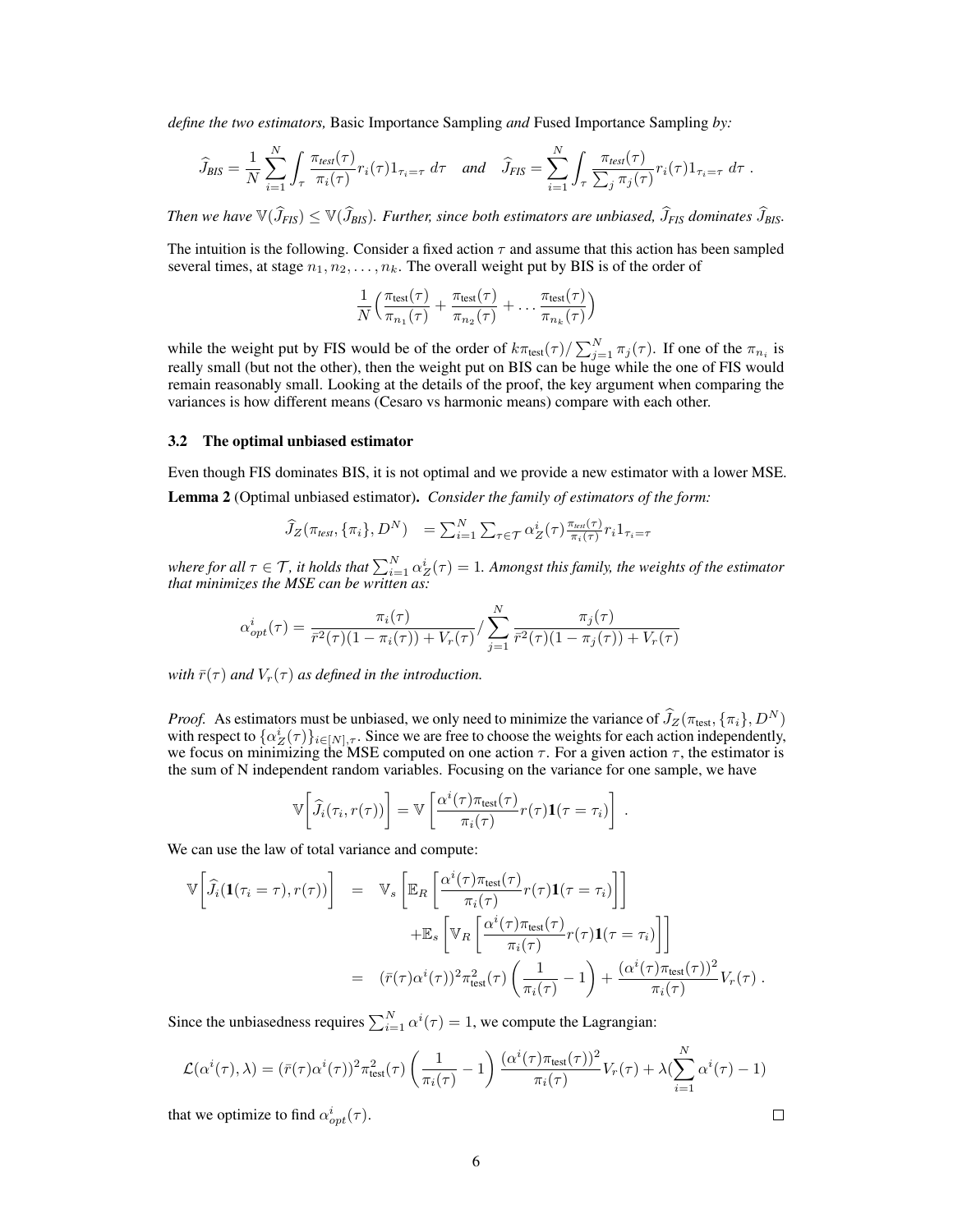In the sequel, we call this estimator the *Optimal Unbiased importance sampling* estimator (OUIS). We first remark that there exists a trade-off between  $\bar{r}^2(\tau)$  and  $V_r(\tau)$ . When  $\frac{V_r(\tau)}{\bar{r}^2(\tau)}$  is small, the optimal weights depend on  $\pi_i(\tau)/(1 - \pi_i(\tau))$  which differ from the weights corresponding to the fused distribution, linear in  $\pi_i(\tau)$ . This is striking when collecting policies are peaked. However, when  $\frac{V_r(\tau)}{\bar{r}^2(\tau)}$  is high, weights matchs those of *the fused distribution*. We proved that the weights of the latter are the unbiased weights with no dependence on the sampled path that are minimizing  $V_{\text{int}}$ . We also remark that when the rewards are deterministic, the optimal weights are equal to:

$$
\omega_Z^i(\tau) = \frac{\pi_i(\tau)}{1 - \pi_i(\tau)} / \sum_{j=1}^N \frac{\pi_j(\tau)}{1 - \pi_j(\tau)}
$$
(6)

Here, we do not need to compute estimates of  $\bar{r}(\tau)$  and  $V_r(\tau)$  to be able to use the weights.

#### 3.3 Dependence of sampling policies on previous observed rewards

There exists a strong difference between EA and importance sampling based estimators when the sampling policies were dependent from rewards previously observed by the system. It is the case for instance if  $\pi_1$  is dependent from the rewards gathered by sampling  $\pi_0$ . This dependence can appear when the sampling policies are the intermediate steps of some policy learning algorithms.

We claim that in this case importance sampling based methods still lead to unbiased counterfactual estimators whereas the *empirical average* estimator can be biased. Indeed, consider a simple setting with one action whose reward is a Bernoulli of parameter  $1/2$ . The policy stops sampling this action as soon as it experiences a 0. By doing the calculation, we can show that the expected value of EA is  $1 - \log(2)$  and its bias equals  $\log(2) - 1/2$  (we provide the details in the appendix).

On the other hand, important sampling based methods are unbiased even when collecting policies are dependent: this is a standard result in the adversarial bandit literature (e.g. [\[4\]](#page-8-11)).

#### 3.4 Experiments with multiple policies

#### 3.4.1 Cartpole environment

To compare the performances with multiple policies, we first test them on the Cartpole<sup>[2](#page-6-0)</sup> environment. We consider stochastic linear policies where at each time step the cart moves right with probability  $\sigma(x^T\theta)$  where x is the state of the environment and  $\theta$  the parameter of the model. To optimize the reward of the agent, we use the PoWER algorithm [\[7\]](#page-8-12) and consider policies that were used to collect data in the optimisation process. To test our estimators, we estimated the expected reward of the final policy reached by the optimisation algorithm with the data collected by the 10 previous implemented policies. In each experiment, we use 300 rollouts (30 rollout per policy) to compute the estimators.

We use the per-decision version of each estimator [\[11\]](#page-8-13) and we we compute its RMSE by running this process 400 times. We compute confidence intervals by bootstrapping and give the value of the 5th, 50th, and 95th percentiles. For the capped estimators, we use 10 as capping parameter. We also tested the *Normalized fused importance sampling* estimator as defined by [\[12\]](#page-8-14).

|              | RMSE(5th) | $\overline{\text{RMSE}}$ (mean) | RMSE(95th) |
|--------------|-----------|---------------------------------|------------|
| <b>BIS</b>   | 122.32    | 236.73                          | 321.40     |
| <b>BCIS</b>  | 84.65     | 87.30                           | 90.24      |
| <b>NBIS</b>  | 39.34     | 43.22                           | 47.52      |
| <b>NBCIS</b> | 31.02     | 32.77                           | 34.63      |
| <b>FIS</b>   | 23.10     | 25.38                           | 27.91      |
| <b>OUIS</b>  | 23.13     | 25.82                           | 28.77      |
| <b>NFIS</b>  | 7.06      | 7.91                            | 8.66       |

Table 2: RMSE of the different estimators (confidence intervals computed with 400 runs)

<span id="page-6-0"></span><sup>&</sup>lt;sup>2</sup>https://gym.openai.com/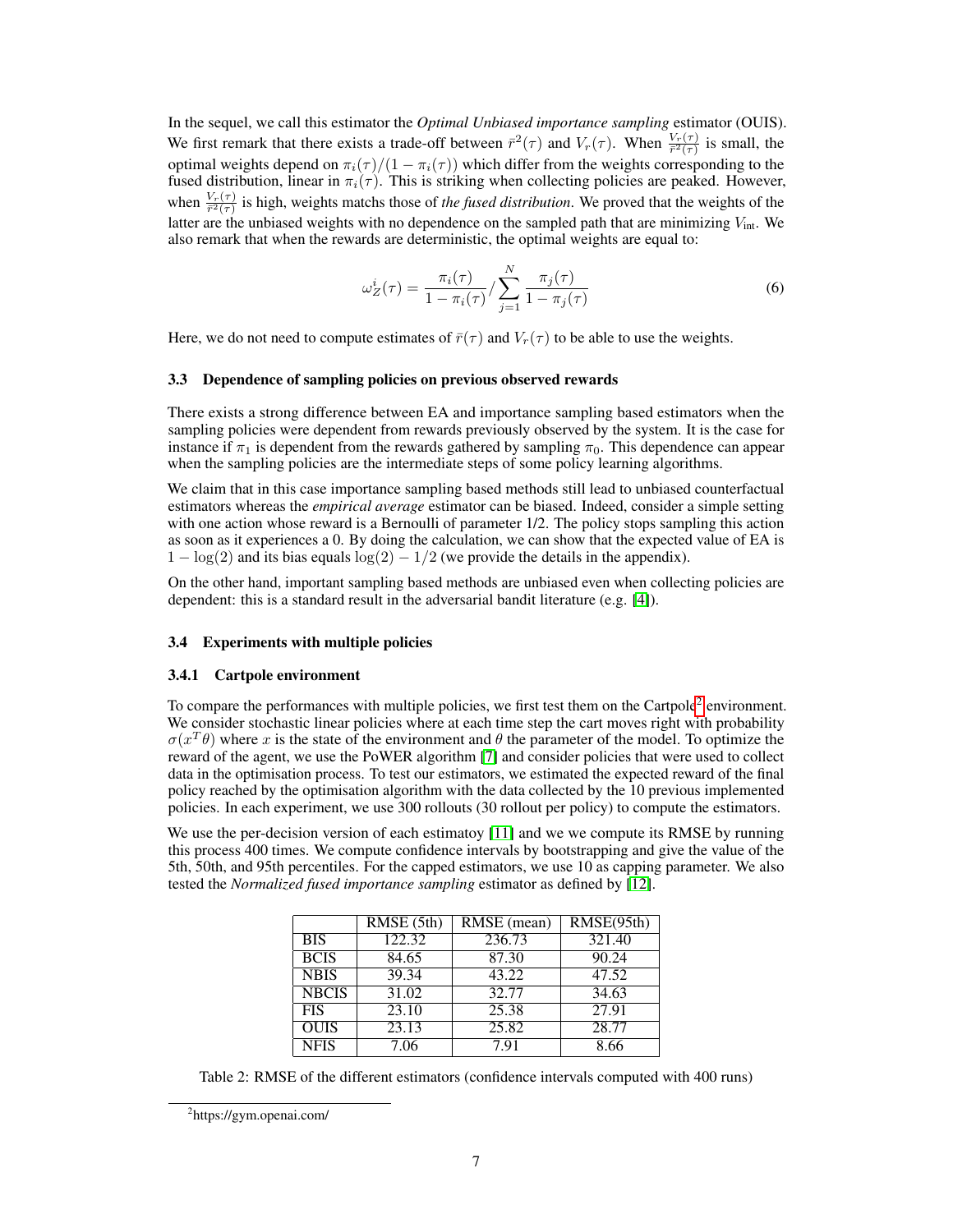Our *optimal unbiased estimator* has similar performance to the *Fused Importance Sampling* estimator as the probability of most of the rollouts (except path of size one and 2) is tiny and  $\pi_i(\tau)/(1-\pi_i(\tau)) \approx$  $\pi_i(\tau)$ . Thus, the *fused* weights are very close to the *optimal unbiased* weights.

### 3.4.2 Blackjack environment

We ran similar experiments in a blackjack environment. We used a policy iteration algorithm to maximize the reward of the agent. The algorithm is a Monte-Carlo policy iteration algorithm that plays epsilon-greedy according to the current Q function. As in the Cartpole example, we select several policies that were considered in the optimisation process. We run the policy iteration algorithm 5000 times and consider 10 policies corresponding respectively to the time steps multiple of 500. The task is to compute the expected reward of the final policy based on 1000 rollouts (100 per policy).

If the policies considered are similar, i.e, if for all i, j and all  $\tau$ ,  $\pi_i(\tau) \approx \pi_i(\tau)$ , then all the considered estimators are similar. To avoid this case, we play on the exploration rate in the policy iteration algorithm. An exploration rate that is decreasing slowly will lead to non-similar policies. We tested two different schemes to decrease the exploration rate, namely  $\epsilon_t^1 = \frac{2}{2 + \log t}$  and  $\epsilon_t^2 = 1 - \frac{0.95t}{n_{iter}}$ , where  $n_{iter}$  is the number of iterations of the policy iteration algorithm. The policies used in the estimator must be more different in both cases and we should observe a higher difference between the *fused importance sampling estimator* and the *optimal unbiased estimator*. We have not implemented the capped estimators since the weights are not very high. The confidence intervals are computed by bootstrapping based on 2000 runs of the experiment. The results are gathered below. For the first

|              | MSE with $\epsilon_t^1$ (2000 runs) |        | MSE with $\epsilon_t^2$ (2000 runs) |        |        |                  |
|--------------|-------------------------------------|--------|-------------------------------------|--------|--------|------------------|
|              | 5th                                 | mean   | 95 <sub>th</sub>                    | 5th    | mean   | 95 <sub>th</sub> |
| <b>BIS</b>   | $\overline{0.125}$                  | 0.1255 | 0.1261                              | 0.0905 | 0.0910 | 0.0915           |
| <b>FIS</b>   | 0.1249                              | 0.1254 | 0.1258                              | 0.0870 | 0.0875 | 0.0880           |
| <b>OUIS</b>  | 0.1250                              | 0.1253 | 0.1258                              | 0.0855 | 0.0860 | 0.0865           |
| <b>NBIS</b>  | 0.0427                              | 0.0438 | 0.0450                              | 0.0523 | 0.0535 | 0.0546           |
| <b>NFIS</b>  | 0.0347                              | 0.0354 | 0.0363                              | 0.0429 | 0.0441 | 0.0453           |
| <b>NOUIS</b> | 0.0363                              |        |                                     | 0.0458 | 0.0468 | 1479             |

exploration parameter, policies used to compute the estimator are similar and differenced between OUIS and FIS cannot be observed. With sufficiently different policies, significant differences between the two estimators can bd observed and OUIS has a lower MSE as expected. We also tested a normalized estimator based on the weights of OUIS but this estimator has higher MSE than NFIS. Having better weights in the unbiased case is not a guarantee to build a better normalized estimator.

# 4 Conclusion

Our work provides some key elements for understanding in which cases the different usual counterfactual estimators are suboptimal and why we can see *normalized importance sampling* as an interpolation between *empirical average* and *basic importance sampling*.

We also focused on estimators that are using data gathered by multiple policies. We proved that *fused importance sampling* dominates *basic importance sampling* and then exhibited a new estimator that dominates FIS. This estimator is the optimal unbiased estimator. However, finding a better estimator that trades off bias for variance is still an open question in the case of multiple policies.

These estimators represent a way to build data efficient off policy learning algorithms since they can reuse all data gathered in the learning process. One of our further direction of research would be to see how they reduce the number of examples that need to be sampled and if they can be improved to speed up the convergence of the different learning algorithms.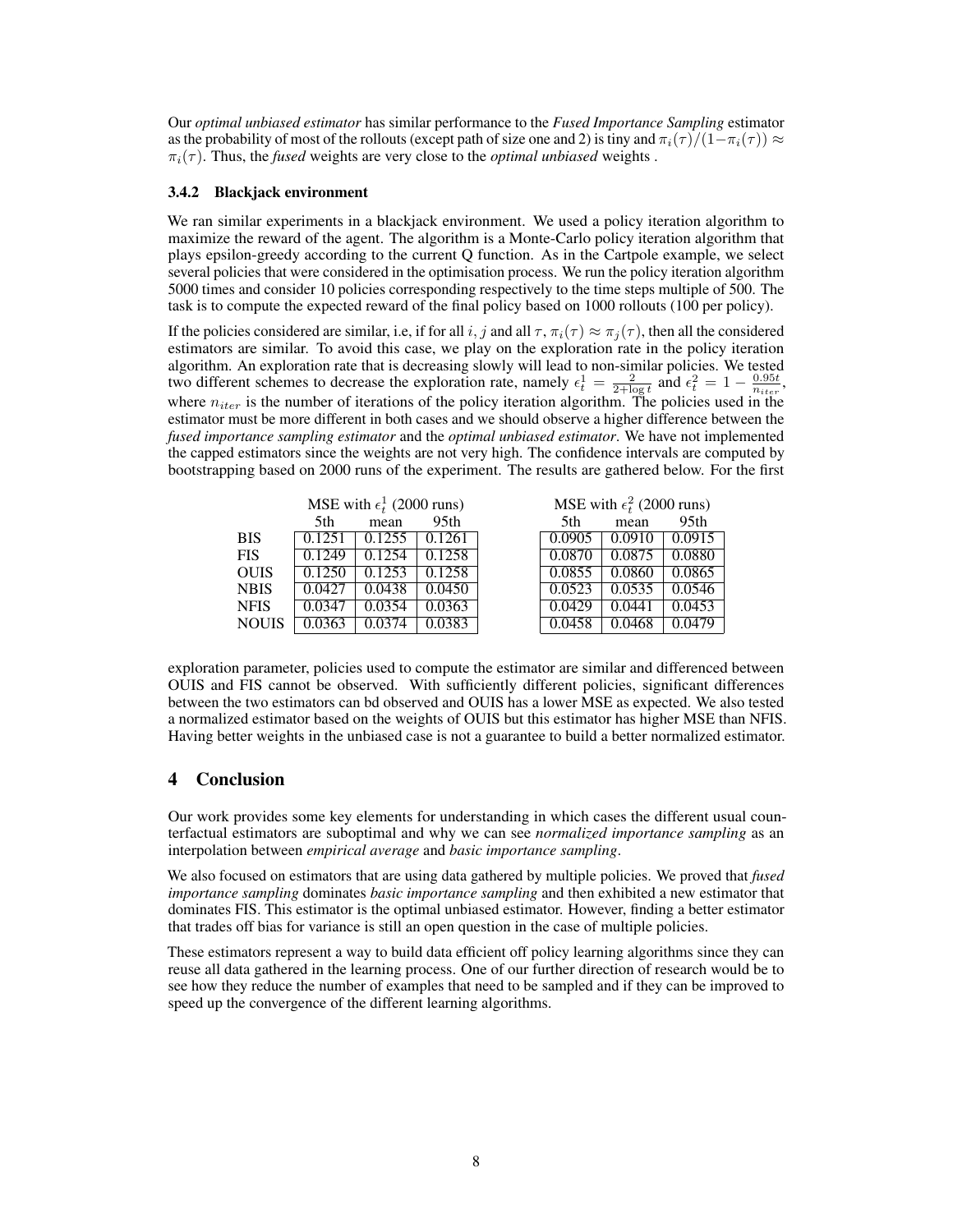# References

- <span id="page-8-8"></span>[1] Aman Agarwal, Soumya Basu, Tobias Schnabel, and Thorsten Joachims. Effective evaluation using logged bandit feedback from multiple loggers. *arXiv preprint arXiv:1703.06180*, 2017.
- <span id="page-8-0"></span>[2] Dimitri P Bertsekas and John N Tsitsiklis. Neuro-dynamic programming: an overview. In *Decision and Control, 1995., Proceedings of the 34th IEEE Conference on*, volume 1, pages 560–564. IEEE, 1995.
- <span id="page-8-2"></span>[3] Léon Bottou, Jonas Peters, Joaquin Quinonero Candela, Denis Xavier Charles, Max Chickering, Elon Portugaly, Dipankar Ray, Patrice Y Simard, and Ed Snelson. Counterfactual reasoning and learning systems: the example of computational advertising. *Journal of Machine Learning Research*, 14(1):3207–3260, 2013.
- <span id="page-8-11"></span>[4] Sébastien Bubeck and Nicolo Cesa-Bianchi. Regret analysis of stochastic and nonstochastic multi-armed bandit problems. *Machine Learning*, 5(1):1–122, 2012.
- <span id="page-8-3"></span>[5] JM Hammersley and DC Handscomb. *Monte Carlo Methods*. Chapter, 1964.
- <span id="page-8-5"></span>[6] Keisuke Hirano, Guido W Imbens, and Geert Ridder. Efficient estimation of average treatment effects using the estimated propensity score. *Econometrica*, 71(4):1161–1189, 2003.
- <span id="page-8-12"></span>[7] Jens Kober and Jan R Peters. Policy search for motor primitives in robotics. In *Advances in neural information processing systems*, pages 849–856, 2009.
- <span id="page-8-7"></span>[8] Lihong Li, Remi Munos, and Csaba Szepesvári. On minimax optimal offline policy evaluation. *arXiv preprint arXiv:1409.3653*, 2014.
- <span id="page-8-9"></span>[9] Leonid Peshkin and Christian R Shelton. Learning from scarce experience. *arXiv preprint cs/0204043*, 2002.
- <span id="page-8-4"></span>[10] MJD Powell and J Swann. Weighted uniform sampling?a monte carlo technique for reducing variance. *IMA Journal of Applied Mathematics*, 2(3):228–236, 1966.
- <span id="page-8-13"></span>[11] Doina Precup. Eligibility traces for off-policy policy evaluation. *Computer Science Department Faculty Publication Series*, page 80, 2000.
- <span id="page-8-14"></span>[12] Christian R Shelton. Policy improvement for pomdps using normalized importance sampling. In *Proceedings of the Seventeenth conference on Uncertainty in artificial intelligence*, pages 496–503. Morgan Kaufmann Publishers Inc., 2001.
- <span id="page-8-10"></span>[13] Christian Robert Shelton. Importance sampling for reinforcement learning with multiple objectives. 2001.
- <span id="page-8-1"></span>[14] Richard S Sutton and Andrew G Barto. *Introduction to reinforcement learning*, volume 135. MIT Press Cambridge, 1998.
- <span id="page-8-6"></span>[15] Philip S Thomas and Emma Brunskill. Data-efficient off-policy policy evaluation for reinforcement learning. *arXiv preprint arXiv:1604.00923*, 2016.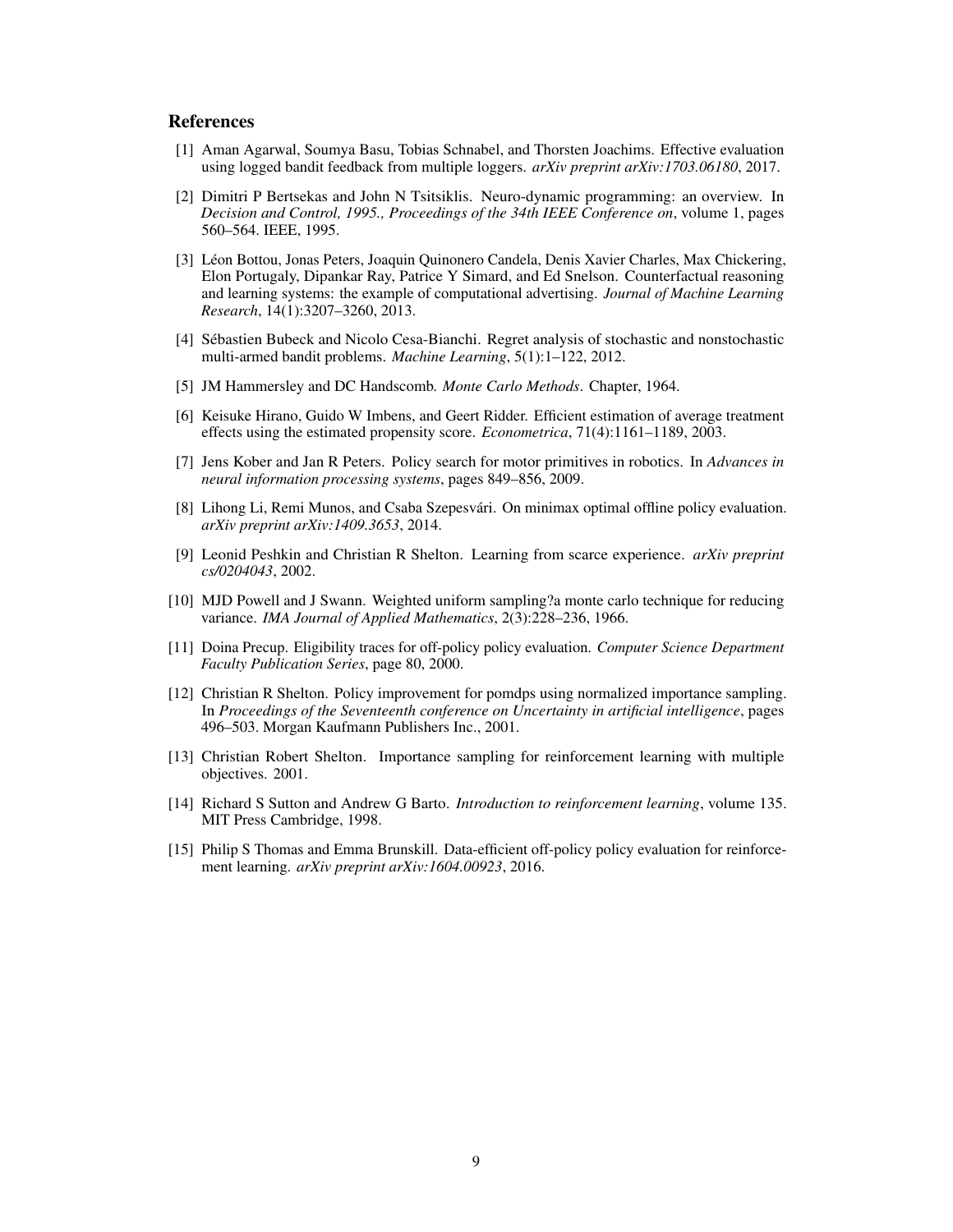# A Proof: Law of total variance for deriving the estimators variance

We prove that when:

$$
\widehat{J}_{Z}(D^{N}) = \sum_{\tau} \omega_{Z}(\tau, s) \pi_{\text{test}}(\tau) \widehat{r}(\tau).
$$

the variance can be written as:

$$
\mathbb{V}(\widehat{J}_Z(D^N)) = \mathbb{E}_{s \sim \pi} \bigg[ \sum_{\tau} \omega_Z^2(\tau, s) \pi_{\text{test}}^2(\tau) \frac{V_r(\tau)}{k_\tau} \bigg] + \mathbb{V}_{s \sim \pi} \bigg[ \sum_{\tau} \omega_Z(\tau, s) \pi_{\text{test}}(\tau) \bar{r}(\tau) \bigg].
$$

with  $s$  the sampled path.

*Proof.* Following the law of total variance,

$$
\mathbb{V}(\widehat{J}_Z(D^N)) = \mathbb{E}_s \bigg[ \mathbb{V}_R[\widehat{J}_Z(D^N)|s] \bigg] + \mathbb{V}_s \bigg[ \mathbb{E}_R[\widehat{J}_Z(D^N)|s] \bigg]
$$

with:

$$
\mathbb{E}\bigg[\mathbb{V}[\widehat{J}_{Z}(D^{N})|s]\bigg] = \mathbb{E}_{s \sim \pi} \left[\mathbb{V}\left[\sum_{\tau} \omega_{Z}(\tau,s)\pi_{\text{test}}(\tau)\widehat{r}(\tau)\bigg|s\right]\right] = \mathbb{E}_{s \sim \pi} \left[\sum_{\tau} \mathbb{V}\left[\omega_{Z}(\tau,s)\pi_{\text{test}}(\tau)\widehat{r}(\tau)\bigg|s\right]\right]
$$

$$
= \mathbb{E}_{s \sim \pi} \left[\sum_{\tau} \omega_{Z}^{2}(\tau,s)\pi_{\text{test}}^{2}(\tau)\mathbb{V}\left[\widehat{r}(\tau)|s\right]\right] = \mathbb{E}_{s \sim \pi} \left[\sum_{\tau} \omega_{Z}^{2}(\tau,s)\pi_{\text{test}}^{2}(\tau)\frac{V_{r}(\tau)}{k_{\tau}}\right].
$$

and

$$
\mathbb{V}\bigg[\mathbb{E}[\hat{r}(D^N)|s]\bigg] = \mathbb{V}_{s \sim \pi} \left[\mathbb{E}\left[\sum_{\tau} \omega_Z(\tau,s)\pi_{\text{test}}(\tau)\hat{r}(\tau)\bigg|s\right]\right] = \mathbb{V}_{s \sim \pi} \left[\sum_{\tau} \omega_Z(\tau,s)\pi_{\text{test}}(\tau)\bar{r}(\tau)\right]
$$

# B Proof: Optimal weights with one collecting policy

We show how to compute the weights  $\{\omega_{opt}(\tau,s)\}$  which minimizes:

$$
MSE(\widehat{J}(D^N)) = \left(\sum_{\tau} (\omega(\tau, s) - 1)\pi_{\text{test}}(\tau)\bar{r}(\tau)\right)^2 + \sum_{\tau} \omega^2(\tau, s)\pi_{\text{test}}^2(\tau)\frac{V_r(\tau)}{k_\tau}
$$

They are equal to:

$$
\omega_{opt}(\tau,s) = \frac{k_{\tau}\bar{r}(\tau)}{V_r(\tau)\pi_{\text{test}}(\tau)} \frac{\sum_{\tau'} \pi_{\text{test}}(\tau')\bar{r}(\tau')}{1 + \sum_{\tau'} \frac{k_{\tau'}\bar{r}(\tau')^2}{V_r(\tau')}}
$$

*Proof.* The MSE is quadratic in  $\omega(\tau, s)$ :

$$
\frac{\partial MSE(\widehat{J}(D^N))}{\partial \omega(\tau,s)} = 2\pi_{\text{test}}(\tau)\bar{r}(\tau)\left(\sum_{\tau'}(\omega(\tau',s)-1)\pi_{\text{test}}(\tau')\bar{r}(\tau')\right) + 2\omega(\tau,s)\pi_{\text{test}}^2(\tau)\frac{V_r(\tau)}{k_\tau}
$$

and

$$
\omega_{opt}(\tau,s) = -\frac{k_{\tau}\bar{r}(\tau)}{V_r(\tau)\pi_{\text{test}}(\tau)} \sum_{\tau'} (\omega_{opt}(\tau',s) - 1)\pi_{\text{test}}(\tau')\bar{r}(\tau')
$$

We note  $\lambda = \sum_{\tau'} \omega_{opt,s}(\tau') \pi_{\text{test}}(\tau') \bar{r}(\tau')$ . We have:

$$
\omega_{opt}(\tau,s)\pi_{\text{test}}(\tau)\bar{r}(\tau) = -\frac{k_{\tau}\bar{r}^{2}(\tau)}{V_{r}(\tau)}\sum_{\tau'}(\omega_{opt}(\tau',s)-1)\pi_{\text{test}}(\tau')\bar{r}(\tau')
$$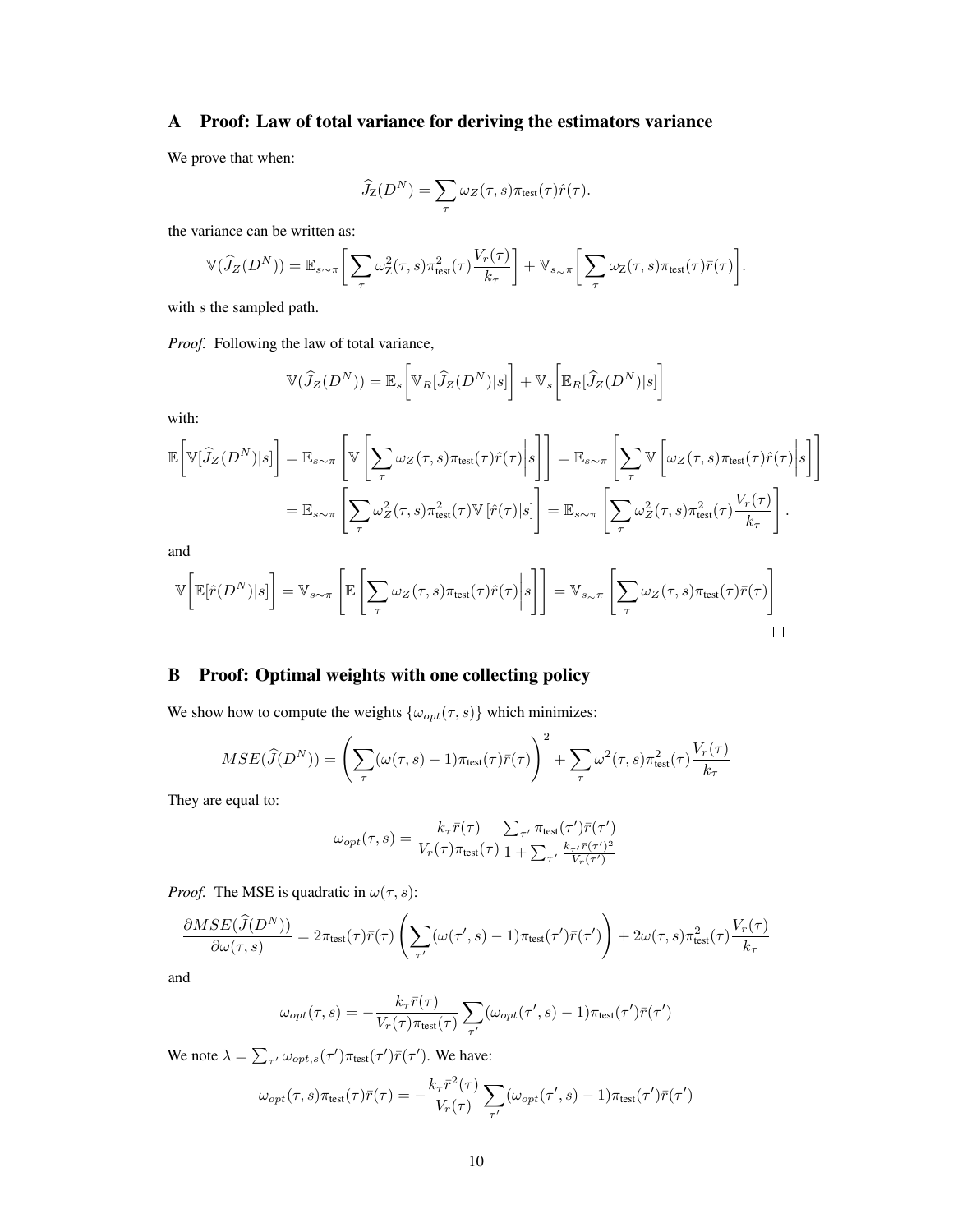By summing these expressions over  $\tau$ , we reach:

$$
\sum_{\tau'} \omega_{opt}(\tau', s) \pi_{\text{test}}(\tau') \bar{r}(\tau') = -\sum_{\tau} \frac{k_{\tau} \bar{r}(\tau)^2}{V_r(\tau)} \left( \lambda - \sum_{\tau'} \pi(\tau') \bar{r}(\tau') \right)
$$

and

$$
\lambda = -\sum_{\tau} \frac{k_{\tau} \bar{r}^{2}(\tau)}{V_{r}(\tau)} \left( \lambda - \sum_{\tau'} \pi(\tau') \bar{r}(\tau') \right)
$$

Then,

$$
\lambda = \frac{\sum_{\tau'} \frac{k_{\tau'} \bar{r}(\tau')^2}{V_r(\tau')}}{1 + \sum_{\tau'} \frac{k_{\tau'} \bar{r}(\tau')^2}{V_r(\tau')} \sum_{\tau'} \pi_{\text{test}}(\tau') \bar{r}(\tau')}
$$

Thus:

$$
\omega_{opt}(\tau,s) = \frac{k_{\tau}\bar{r}(\tau)}{V_r(\tau)\pi_{\text{test}}(\tau)} \frac{\sum_{\tau'} \pi_{\text{test}}(\tau')\bar{r}(\tau')}{1 + \sum_{\tau'} \frac{k_{\tau'}\bar{r}(\tau')^2}{V_r(\tau')}} \label{eq:opt}
$$

 $\Box$ 

# C Proof: FIS dominates BIS

The basic importance sampling (BIS) estimator can be written

$$
\widehat{J}_{\rm BIS}(D^N) = \frac{1}{N} \sum_{i=1}^N \int_{\tau} \frac{\pi_{\rm test}(\tau)}{\pi_i(\tau)} r_i(\tau) 1_{\tau_i = \tau} , \qquad (7)
$$

where  $r_i(\tau)$  is drawn from a distribution with mean  $\bar{r}(\tau)$  and variance  $V_r(\tau)$ . Similarly, the fused importance sampling (FIS) estimator can be written

$$
\widehat{J}_{\text{FIS}}(D^N) = \sum_{i=1}^N \int_{\tau} \frac{\pi_{\text{test}}(\tau)}{\sum_j \pi_j(\tau)} r_i(\tau) 1_{\tau_i = \tau} . \tag{8}
$$

We know that both estimators are unbiased so we focus on their variance. Using the law of total variance, we have that

$$
\mathbb{V}[\widehat{J}_{\text{BIS}}] = \mathbb{E}_R[\mathbb{V}_s[\widehat{J}_{\text{BIS}}|R]] + \mathbb{V}_R[\mathbb{E}_s[\widehat{J}_{\text{BIS}}|R]]].
$$

Let us start with the second term. Given the rewards, the expectation of the estimator is to be taken over the draws. We get:

$$
\mathbb{E}[\widehat{J}_{\rm BIS}|R] = \frac{1}{N} \sum_{i=1}^{N} \int_{\tau} \frac{\pi_{\rm test}(\tau)}{\pi_i(\tau)} r_i(\tau) \pi_i(\tau) d\tau = \frac{1}{N} \sum_{i=1}^{N} \int_{\tau} \pi_{\rm test}(\tau) r_i(\tau) d\tau,
$$

and the variance of this estimator is

$$
\mathbb{V}_R[\mathbb{E}[\widehat{J}_{\mathrm{BIS}}|R]] = \frac{1}{N} \int_{\tau} \pi_{\mathrm{test}}^2(\tau) V_r(\tau) \, d\tau \,, \tag{9}
$$

Doing the same for FIS, we get

$$
\mathbb{E}[\widehat{J}_{\text{FIS}}|R] = \sum_{i=1}^{N} \int_{\tau} \frac{\pi_{\text{test}}(\tau)}{\sum_{j} \pi_{j}(\tau)} r_{i}(\tau) \pi_{i}(\tau) d\tau
$$

and the variance of this estimator is

$$
\mathbb{V}_R[\mathbb{E}[\widehat{J}_{\text{FIS}}|R]] = \sum_{i=1}^N \int_{\tau} \frac{\pi_{\text{test}}^2(\tau)}{\left(\sum_j \pi_j(\tau)\right)^2} V_r(\tau) \pi_i^2(\tau) d\tau
$$

$$
\mathbb{V}_R[\mathbb{E}[\widehat{J}_{\text{FIS}}|R]] = \int_{\tau} \pi_{\text{test}}^2(\tau) V_r(\tau) \frac{\sum_i \pi_i^2(\tau)}{\left(\sum_j \pi_j(\tau)\right)^2} d\tau.
$$
(10)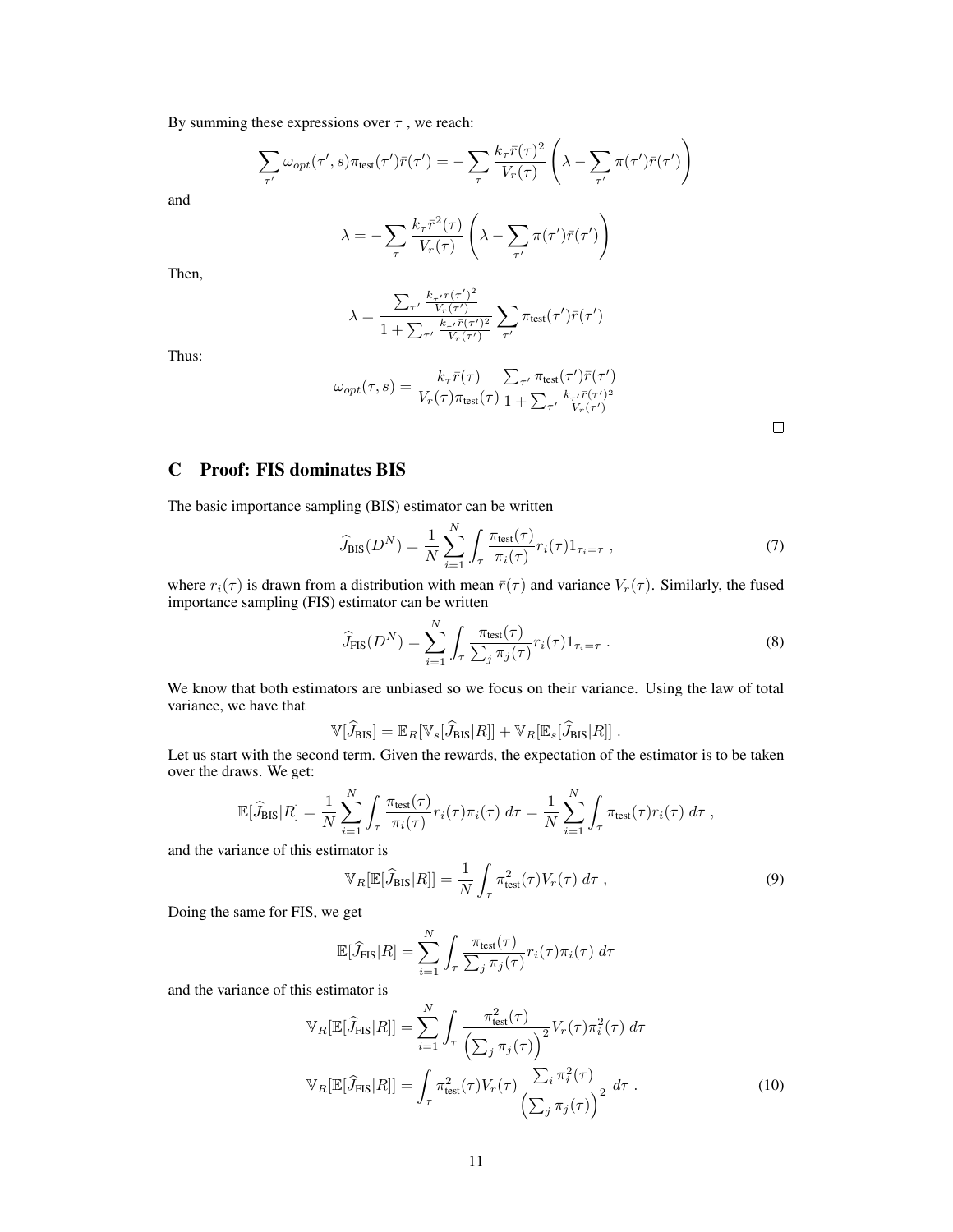We now focus on the first term of the total variance. Since both BIS and FIS are averages over  $i$ , we compute the variance for each  $i$  then average them.

$$
\mathbb{V}[\widehat{J}_{\text{BIS}}^{\tilde{i}}|R] = \int_{\tau} \frac{\pi_{\text{test}}^2(\tau)}{\pi_i^2(\tau)} r_i^2(\tau) \pi_i(\tau) d\tau - \left(\int_{\tau} \pi_{\text{test}}(\tau) r_i(\tau) d\tau\right)^2
$$

$$
= \int_{\tau} \frac{\pi_{\text{test}}^2(\tau)}{\pi_i(\tau)} r_i^2(\tau) d\tau - \left(\int_{\tau} \pi_{\text{test}}(\tau) r_i(\tau) d\tau\right)^2.
$$

Thus, the variance of the global estimator is

$$
\mathbb{V}[\widehat{J}_{\rm BIS}|R] = \frac{1}{N^2} \sum_{i} \int_{\tau} \frac{\pi_{\rm test}^2(\tau)}{\pi_i(\tau)} r_i^2(\tau) d\tau - \frac{1}{N^2} \sum_{i} \left( \int_{\tau} \pi_{\rm test}(\tau) r_i(\tau) d\tau \right)^2.
$$

Taking the expectation over  $r_i(\tau)$  yields

$$
\mathbb{E}_R[\mathbb{V}[\widehat{J}_{\text{BIS}}|R]] = \frac{1}{N^2} \int_{\tau} \pi_{\text{test}}^2(\tau) \left(\bar{r}^2(\tau) + V_r(\tau)\right) \sum_i \frac{1}{\pi_i(\tau)} d\tau - \frac{1}{N} \left(\int_{\tau} \pi_{\text{test}}(\tau) \bar{r}(\tau) d\tau\right)^2 - \frac{1}{N} \int_{\tau} \pi_{\text{test}}^2(\tau) V_r(\tau) d\tau.
$$
  
Summing both terms for BIS, we get

 $\overline{1}$ 2 2  $1, 1$ 

$$
\mathbb{V}[\widehat{J}_{\text{BIS}}] = \frac{1}{N^2} \int_{\tau} \pi_{\text{test}}^2(\tau) \left( \bar{r}^2(\tau) + V_r(\tau) \right) \sum_{i} \frac{1}{\pi_i(\tau)} d\tau - \frac{1}{N} \left( \int_{\tau} \pi_{\text{test}}(\tau) \bar{r}(\tau) d\tau \right)^2.
$$
  
Let us know compute the conditional variance of FIS for one sample.

$$
\mathbb{V}[\widehat{J}_{\text{FIS}}^i|R] = \int_{\tau} \frac{\pi_{\text{test}}^2(\tau)}{\left(\sum_j \pi_j(\tau)\right)^2} r_i^2(\tau)\pi_i(\tau) d\tau - \left(\int_{\tau} \frac{\pi_{\text{test}}(\tau)}{\sum_j \pi_j(\tau)} r_i(\tau)\pi_i(\tau) d\tau\right)^2.
$$

Taking the expectation over  $R$  yields

$$
\mathbb{E}_R[\mathbb{V}[\widehat{J}_{\text{FIS}}^i|R]] = \int_{\tau} \frac{\pi_{\text{test}}^2(\tau)}{\left(\sum_j \pi_j(\tau)\right)^2} \left(\bar{r}^2(\tau) + V_r(\tau)\right) \pi_i(\tau) d\tau - \left(\int_{\tau} \frac{\pi_{\text{test}}(\tau)}{\sum_j \pi_j(\tau)} \bar{r}(\tau) \pi_i(\tau) d\tau\right)^2 - \int_{\tau} \frac{\pi_{\text{test}}^2(\tau)}{\left(\sum_j \pi_j(\tau)\right)^2} V_r(\tau) \pi_i^2(\tau) d\tau.
$$

Summing over *i* yields

$$
\mathbb{E}_{R}[\mathbb{V}[\widehat{J}_{\text{FIS}}|R]] = \int_{\tau} \frac{\pi_{\text{test}}^{2}(\tau)}{\sum_{j} \pi_{j}(\tau)} \left(\bar{r}^{2}(\tau) + V_{r}(\tau)\right) d\tau - \sum_{i} \left(\int_{\tau} \frac{\pi_{\text{test}}(\tau)}{\sum_{j} \pi_{j}(\tau)} \bar{r}(\tau) \pi_{i}(\tau) d\tau\right)^{2} - \int_{\tau} \frac{\sum_{i} \pi_{i}^{2}(\tau)}{\left(\sum_{j} \pi_{j}(\tau)\right)^{2}} \pi_{\text{test}}^{2}(\tau) V_{r}(\tau) d\tau.
$$

Summing both terms for FIS, we get

$$
\mathbb{V}[\widehat{J}_{\text{FIS}}] = \int_{\tau} \frac{\pi_{\text{test}}^2(\tau)}{\sum_j \pi_j(\tau)} \left( \bar{r}^2(\tau) + V_r(\tau) \right) d\tau - \sum_i \left( \int_{\tau} \frac{\pi_{\text{test}}(\tau)}{\sum_j \pi_j(\tau)} \bar{r}(\tau) \pi_i(\tau) d\tau \right)^2.
$$

We may now compute the difference of the two variances:

$$
\mathbb{V}[\widehat{J}_{\text{BIS}}] - \mathbb{V}[\widehat{J}_{\text{FIS}}] = \frac{1}{N^2} \int_{\tau} \pi_{\text{test}}^2(\tau) \left( \bar{r}(\tau) + V_r(\tau) \right) \sum_{i} \frac{1}{\pi_i(\tau)} d\tau - \frac{1}{N} \sum_{i} \left( \int_{\tau} \pi_{\text{test}}(\tau) \bar{r}(\tau) d\tau \right)^2
$$

$$
- \int_{\tau} \frac{\pi_{\text{test}}^2(\tau)}{\sum_{j} \pi_j(\tau)} \left( \bar{r}^2(\tau) + V_r(\tau) \right) d\tau + \sum_{i} \left( \int_{\tau} \frac{\pi_{\text{test}}(\tau)}{\sum_{j} \pi_j(\tau)} \bar{r}^2(\tau) \pi_i(\tau) d\tau \right)^2
$$

$$
= \left[ \int_{\tau} \pi_{\text{test}}^2(\tau) \left( \bar{r}^2(\tau) + V_r(\tau) \right) \left( \frac{1}{N^2} \sum_{i} \frac{1}{\pi_i(\tau)} - \frac{1}{\sum_{j} \pi_j(\tau)} \right) d\tau \right]
$$

$$
- \left( \frac{1}{N} \left( \int_{\tau} \pi_{\text{test}}(\tau) \bar{r}(\tau) d\tau \right)^2 - \sum_{i} \left( \int_{\tau} \frac{\pi_{\text{test}}(\tau)}{\sum_{j} \pi_j(\tau)} \bar{r}(\tau) \pi_i(\tau) d\tau \right)^2 \right).
$$